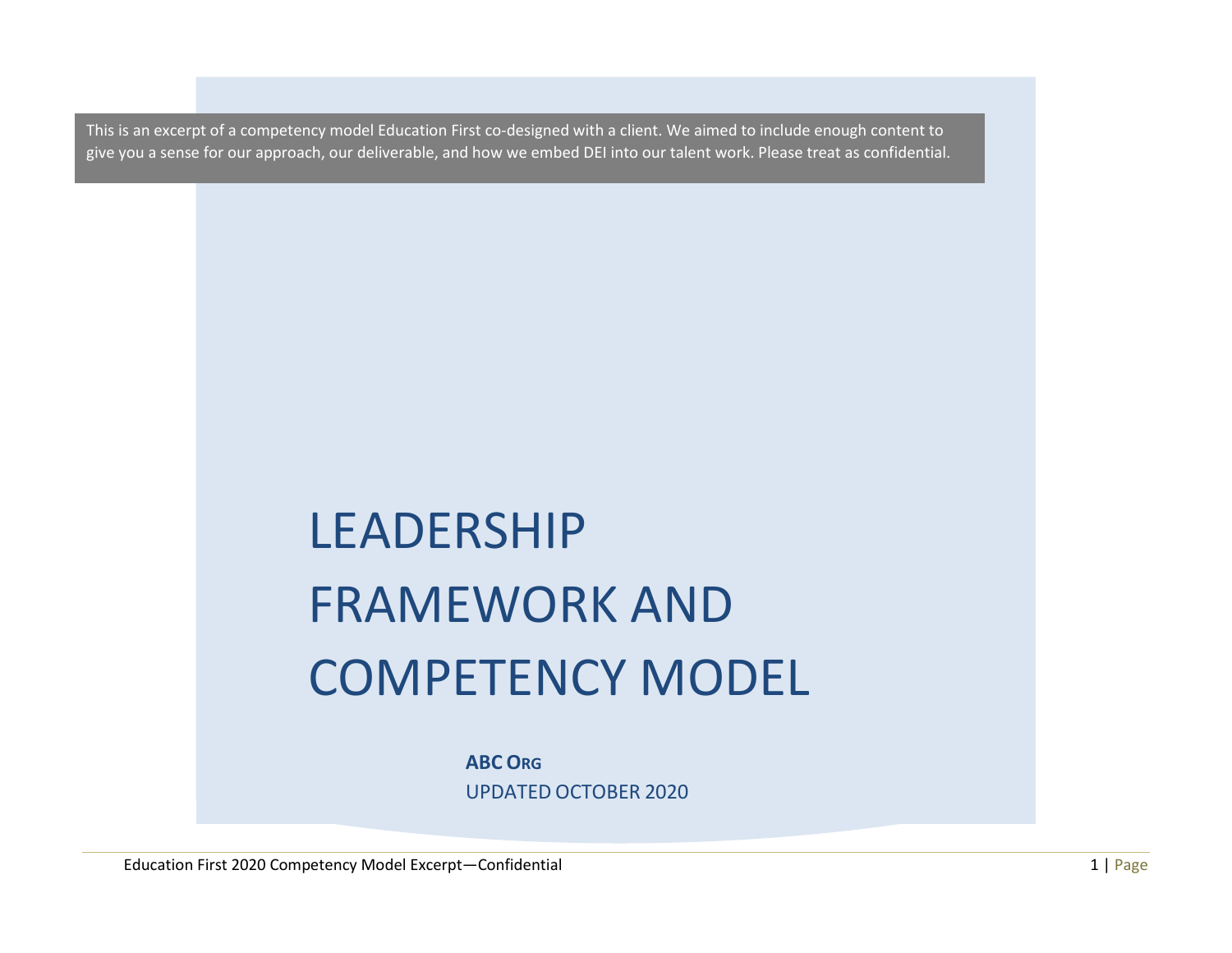#### **Table of Contents**

- I. ABC Org's DEI Commitment
- II. [Introduction](#page-1-0)
- III. [Design Principles that Guided the Development of the Competency Model](#page-1-1)
- IV. [Scope, Audience and Applications of the Competency Model](#page-2-0)
- V. [Anatomy of the Competency Model](#page-3-0)
- VI. [Competency Model At-a-Glance](#page-4-0)
- VII. [Job Family Descriptions](#page-5-0)
- VIII. [Scoring Guide](#page-5-0)
- IX. [Competency Model](#page-6-0) excerpts
- X. [Resources](#page-15-0)

# **Placeholder for ABC Org's DEI Commitment Statement**

xyz

## <span id="page-1-0"></span>**Introduction**

At ABC Org, we recognize that high-performing organizations build people policies, systems and supports that enable excellence and equity. Highperforming organizations are distinguished by their ability to attract, develop and retain talented people, who are supported to succeed, in a culture that leads to breakthrough performance and results. We also recognize that our commitment to be a diverse, equitable, inclusive and anti-racist organization will only be realized if breakthrough performance and results are defined through an equitable lens and embedded in our systems, processes and decision-making structures. As such, we seek to provide greater clarity and coherence to our organization through ABC Org's Leadership Competency Model. **The ABC Org Leadership Competency Model articulates the essential cross-functional competencies – skills, mindsets and behaviors – that are most critical for success at ABC Org as a school-based or network-based leader.** 

This model serves as the anchor for several associated talent management processes and tools that will enable us to more effectively select, develop, evaluate, retain and promote leadership at ABC Org.

# <span id="page-1-1"></span>**Design Principles that Guided the Development of the Competency Model**

→ **Best Practice-Driven:** The competency model is empirically derived, research-based and informed by a survey of all staff that garnered more than 470 responses (67% of all staff). To create the model, we relied upon the expertise of a national mission-aligned partner organization, Education First Consulting, as well as the practical experiences of high-performing leaders and teachers at ABC Org through a Task Force and six focus groups.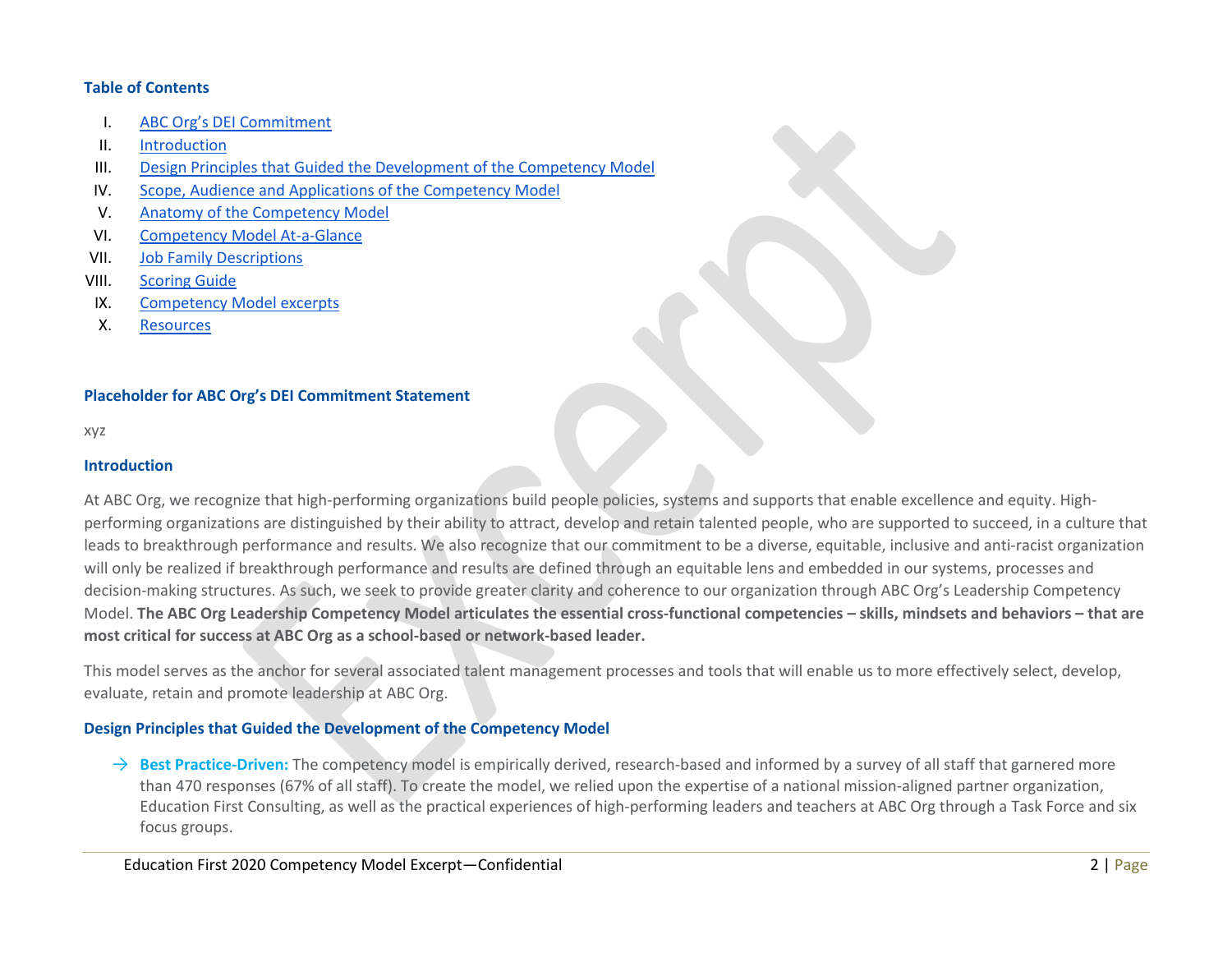- → **Anchored in our Core Values:** Our Core Values x, y, z are integrated throughout the competency model to ensure alignment and organizational coherence.
- → **Anchored in DEIA Principles:** Our commitment to diversity, equity, inclusion and anti-racism is the lens used to develop the model. In addition, we sought to drive toward a significant impact on historically underserved students, engage and listen to staff at all levels at ABC Org and to seek a diverse range of resources and perspectives in the development process.
- <span id="page-2-0"></span>→ **Grounded to ABC Org's new Guiding Principles:** The model is aligned to our organization-wide guiding principles: 1) a, 2) b, 3) c, 4) d.



# **Scope, Audience and Applications of the Competency Model**

The Leadership Competency Model is designed for team members to use as they engage in meaningful and productive conversations about development and progression in the organization, whether in formal settings such as the staff development cycle or in informal settings like check-ins or coaching conversations. The Leadership Competency Model codifies clear expectations for excellent practice and creates shared clarity about the "how" of our work, especially how team members should meet their objectives, how they should be growing, and how ABC Org's core values should inform their practice. It also provides managers and team members with the clarity needed to have performance conversations. The model:

**Creates common language** with which to ground conversations about practice and performance to support the growth and development of our people. This common language is especially important in a complex organization with team members working across multiple sites and with very different roles in designing, refining and delivering robust academic content, social/emotional development and leadership.

▪ **Specifies and clarifies expectations** that will allow team members to hold each other responsible for performance, and do so fairly, with diversity, inclusion and equity at the fore.

▪ **Creates a mechanism for team members to feel engaged in their own development** in a way that creates the culture our leaders, team members, families and students aspire to.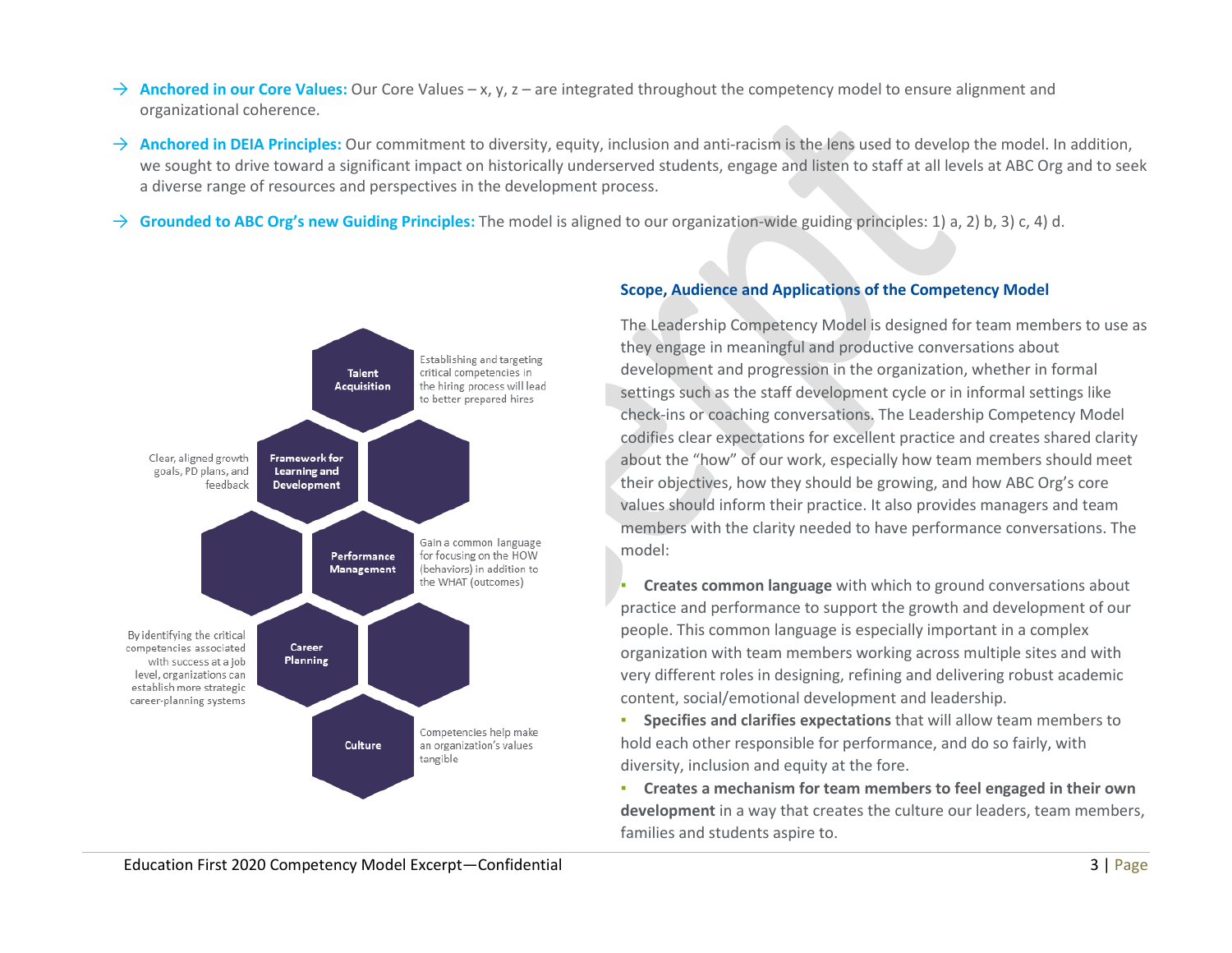## <span id="page-3-0"></span>**Anatomy of the Competency Model**

The Leadership Competency Model is composed of a collection of domains, competencies and indicators, defined as:

- **1. Domains:** a collection of 4-5 competencies
- **2. Competencies:** the critical knowledge, skills and abilities needed across school and network leadership roles
- **3. Indicators:** the key behaviors and actions that a leader who is proficient in the competency would demonstrate



#### **Organization of this Competency Model**

The Leadership Competency Model is specifically designed to highlight the critical skills needed across all school and network leadership roles. Competencies fall within these five domains:

| <b>RACIAL EQUITY</b>                                                                                                                                                                                                               | <b>WHOLE STUDENT</b>                                                                                                                                                                                                                  | <b>EFFECTIVE</b>                                                                                                                                                                                                  | <b>STRATEGIC</b>                                                                                                                                                                                                                  | <b>FUNCTIONAL</b>                                                                                                                                                      |
|------------------------------------------------------------------------------------------------------------------------------------------------------------------------------------------------------------------------------------|---------------------------------------------------------------------------------------------------------------------------------------------------------------------------------------------------------------------------------------|-------------------------------------------------------------------------------------------------------------------------------------------------------------------------------------------------------------------|-----------------------------------------------------------------------------------------------------------------------------------------------------------------------------------------------------------------------------------|------------------------------------------------------------------------------------------------------------------------------------------------------------------------|
| <b>MINDSET</b>                                                                                                                                                                                                                     | <b>FOCUS</b>                                                                                                                                                                                                                          | <b>TEAMING</b>                                                                                                                                                                                                    | <b>LEADERSHIP</b>                                                                                                                                                                                                                 | <b>COMPETENCIES</b>                                                                                                                                                    |
| Creates and sustains a race<br>equity culture through racial<br>literacy, diversity, equity,<br>inclusion and anti-racism<br>(DEIA) skill building and<br>leading self and others<br>through awareness, growth<br>and development. | Fosters a culture of<br>academic success and<br>social-emotional<br>development through<br>partnerships with students,<br>families and community,<br>and exhibits a deep belief in<br>the potential and abilities of<br>all students. | Effectively establishes,<br>manages, develops, and<br>promotes strong, diverse<br>teams of individuals who<br>constructively communicate<br>and work together in service<br>of our students and the<br>community. | Works collaboratively and<br>flexibly to create, evaluate,<br>and improve systems and<br>decision-making processes<br>that enhance the<br>organization's long-term<br>success and strengthen<br>outcomes for all<br>stakeholders. | Applies expertise in<br>instructional and/or<br>operational leadership to<br>maximize the success of<br>ABC Org's students and ABC<br>Org's organizational<br>success. |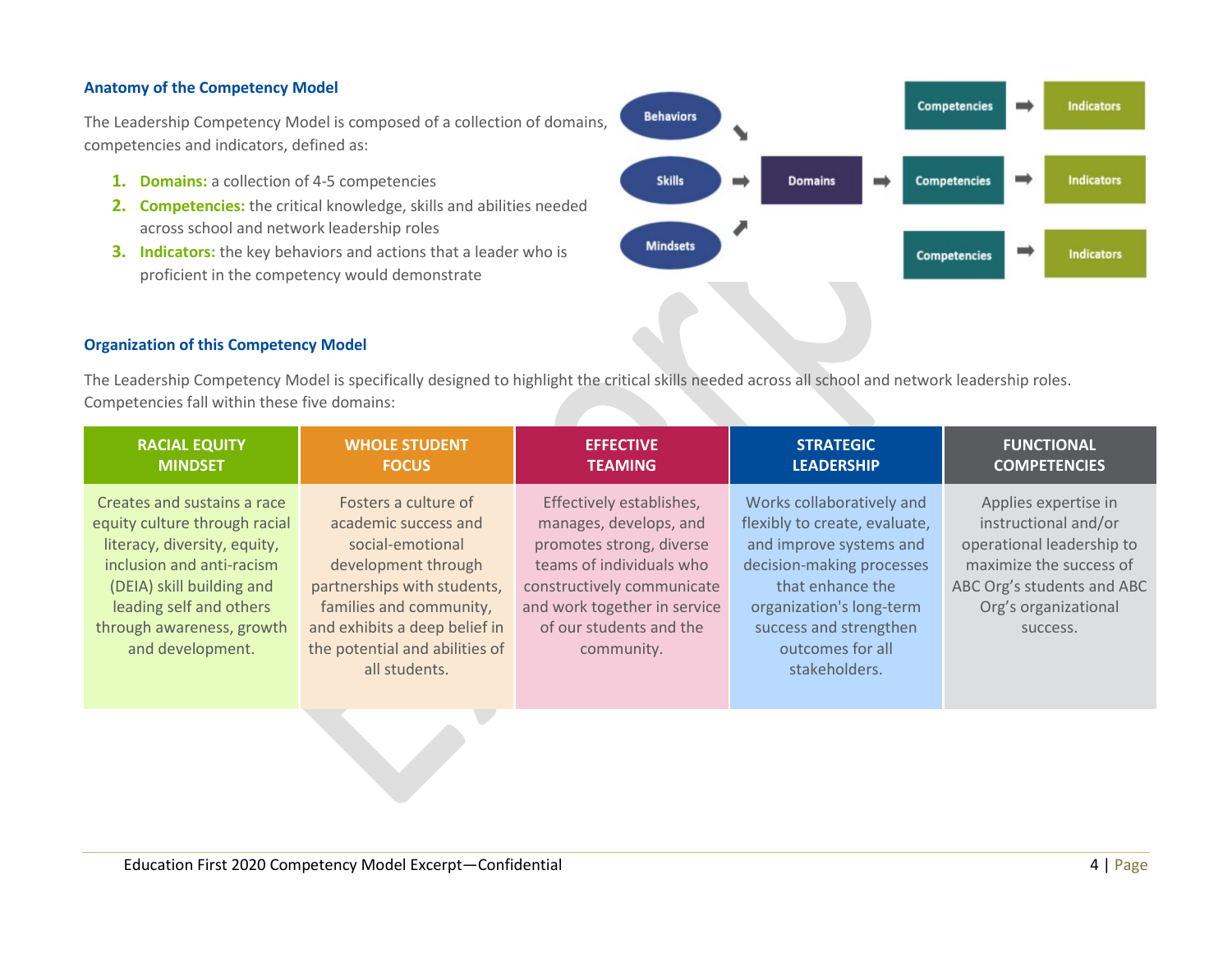# <span id="page-4-0"></span>**Competency Model At-a-Glance**

| <b>MISSION ALIGNMENT</b>                        |                                                                                                                                                                                                     |                                                                                             |                                                                                                                                                      |  |  |
|-------------------------------------------------|-----------------------------------------------------------------------------------------------------------------------------------------------------------------------------------------------------|---------------------------------------------------------------------------------------------|------------------------------------------------------------------------------------------------------------------------------------------------------|--|--|
|                                                 | <b>RACIAL EQUITY MINDSET</b>                                                                                                                                                                        |                                                                                             | <b>WHOLE STUDENT FOCUS</b>                                                                                                                           |  |  |
| <b>Competencies</b>                             | <b>Indicators</b>                                                                                                                                                                                   | Competencies                                                                                | <b>Indicators</b>                                                                                                                                    |  |  |
| <b>Leading with Racial</b><br>equity            | Identifies and removes barriers to DEIA<br>Partners inclusively<br>Disrupts racism<br>$\blacksquare$                                                                                                | Academic Success and<br>Social-Emotional<br>$\blacksquare$<br>Development<br>$\blacksquare$ | Believes in students<br>Supports diverse learners<br>Develops students' social-emotional skills                                                      |  |  |
| <b>Growth Mindset</b>                           | Reflects to develop self and others<br>$\blacksquare$<br>Seeks and incorporates feedback<br>٠                                                                                                       | <b>Cultural Proficiency</b><br>$\blacksquare$                                               | Respects the community<br>Values and adapts to diversity                                                                                             |  |  |
| Self-Awareness<br>and Management                | <b>Understands self</b><br>$\blacksquare$<br>Maintains momentum under pressure<br>Mitigates bias                                                                                                    | Family and<br>$\blacksquare$<br>Community<br>Partnerships                                   | <b>Engages the community</b><br>Responds to the community                                                                                            |  |  |
|                                                 | <b>EFFECTIVE TEAMING</b>                                                                                                                                                                            |                                                                                             | <b>STRATEGIC LEADERSHIP</b>                                                                                                                          |  |  |
| <b>Competencies</b>                             | <b>Indicators</b>                                                                                                                                                                                   | Competencies                                                                                | <b>Indicators</b>                                                                                                                                    |  |  |
| <b>Building</b><br>Relationship with<br>Empathy | Cultivates relationships<br>Understands team needs<br>$\bar{a}$<br>Understands power dynamics                                                                                                       | Adaptability and<br>$\mathbf{u}$<br>Flexibility                                             | Adapts and responds to change<br>Innovates<br>Works effectively in a variety of settings<br>Leads through ambiguity                                  |  |  |
| <b>Effective</b><br>Communication               | Communicates inclusively and in multiple modes<br>Listens actively<br>$\blacksquare$<br>Negotiates conflict<br>$\blacksquare$                                                                       | <b>Change Management</b><br>×<br>and Leadership                                             | Champions change<br>Understands needs of stakeholders and how change<br>impacts them<br>Motivates and supports others through change                 |  |  |
| Talent<br>Development                           | Coaches and develops others<br>$\blacksquare$<br>Holds self and others responsible for achieving at high levels<br>$\blacksquare$<br>Uses developmental tools to improve outcomes<br>$\blacksquare$ | $\blacksquare$<br>Decision-Making<br>$\blacksquare$                                         | Aligns decision-making with student success<br>Uses inclusive and transparent decision-making processes<br>Champions data for continuous improvement |  |  |
| <b>Team Mindset</b>                             | Fosters collaborative relationships<br>Values diverse perspectives<br>$\blacksquare$<br><b>Embraces teamwork</b><br>$\blacksquare$                                                                  | Planning and<br>Execution                                                                   | Establishes and meets challenging, achievable goals<br>Demonstrates personal drive and follow through                                                |  |  |
|                                                 |                                                                                                                                                                                                     | <b>Strategic and Systems</b><br><b>Thinking</b>                                             | Identifies root causes of challenges<br>Develops sustainable and future-ready strategies<br>Promotes equitable and inclusive systems                 |  |  |
|                                                 | $5$   Page<br>Education First 2020 Competency Model Excerpt-Confidential                                                                                                                            |                                                                                             |                                                                                                                                                      |  |  |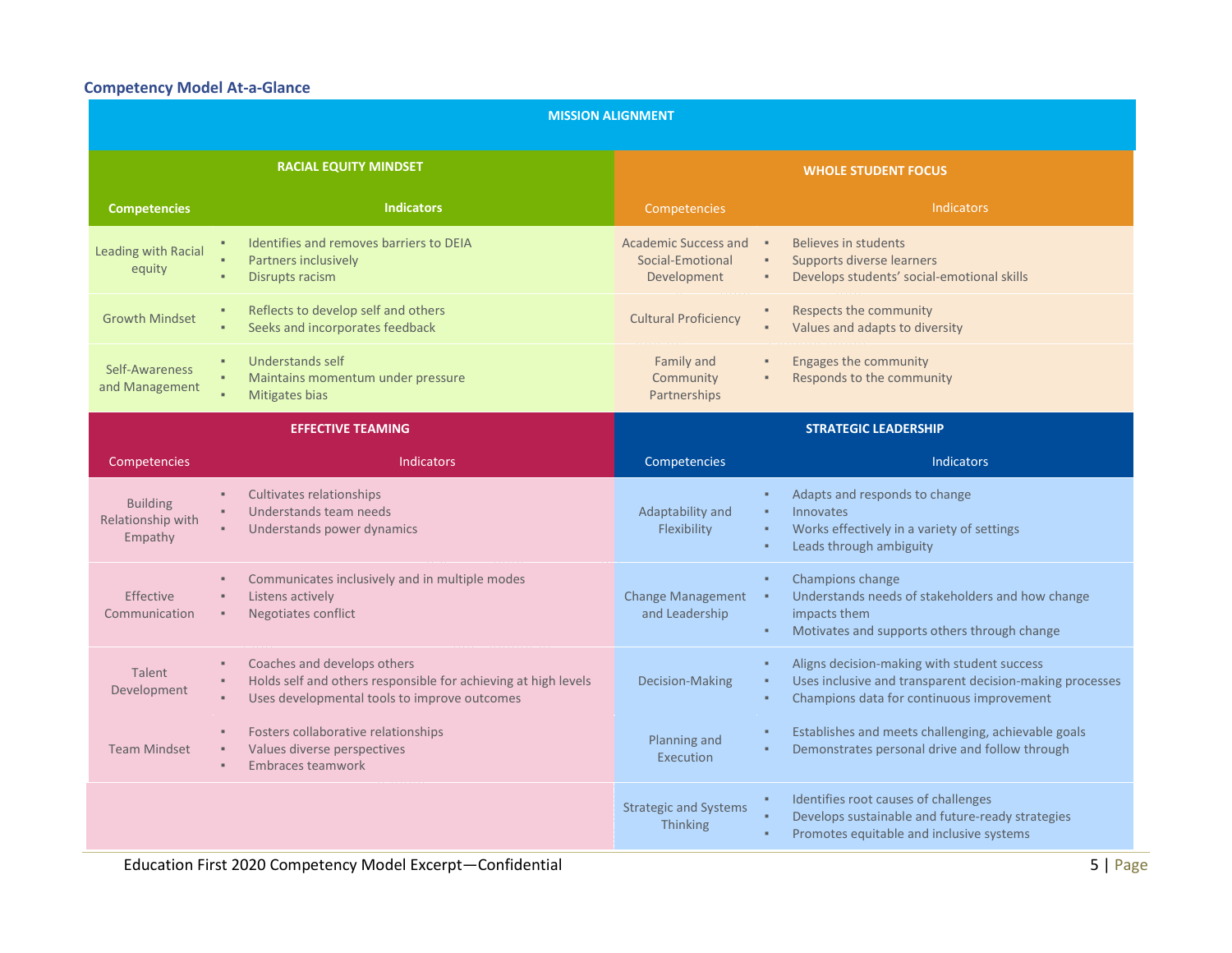|                               | <b>FUNCTIONAL COMPETENCIES</b>                                                                                              |                              |                | <b>FUNCTIONAL COMPETENCIES</b>                                                        |
|-------------------------------|-----------------------------------------------------------------------------------------------------------------------------|------------------------------|----------------|---------------------------------------------------------------------------------------|
| Curriculum and<br>Instruction | Provides instructional leadership<br>Develops culturally relevant curriculum<br>Fosters a culture of continuous improvement | School Culture               | $\blacksquare$ | Fosters a culture of belonging<br>Fosters a culture of learning and positive behavior |
| Operational<br>Management     | Manages resources<br>Executes operations systems<br>Recruits and hires a diverse team                                       | <b>Technological Fluency</b> | - 8            | Selects and evaluates technological tools<br>Supports the use of technology           |

#### <span id="page-5-0"></span>**SCORING GUIDE**

At ABC Org we value **growth**. We welcome feedback. We hunger for new ideas. We seek to expand our capacities. ABC Org's development and evaluation process stems from this shared value.

The indicator language we use in the competency model rubrics describes proficient practice, and the descriptions in the scoring guide below describe the extent to which a team member is consistently meeting expectations for their role. The purpose of providing a scoring guide to accompany the competency rubrics is to help team members locate their own practice, and the practice of those they support and evaluate, within the indicator language. In developmental conversations, this helps both parties call out what strengths to play to and where the specific opportunities for growth are. Within an evaluation, the table below provides guidance on how to rate a team member's practice.

| <b>Rating</b>                         | <b>Description</b>                                                                                                                                     |
|---------------------------------------|--------------------------------------------------------------------------------------------------------------------------------------------------------|
| <b>Highly Effective/ Expert</b>       | Significantly surpasses performance expectations in this competency. Recognized by others as a role model.                                             |
| <b>Proficient</b>                     | Consistently meets, and at times may exceed, expectations and requirements for this competency.                                                        |
| <b>Working Towards</b><br>Proficiency | Partially meets expectations for this competency. Needs to further acquire or develop necessary skills<br>within this competency or build consistency. |
| <b>Improvement Necessary</b>          | Does not perform or meet expectations in most areas of this competency consistently. Rapid improvement in this area<br>is required.                    |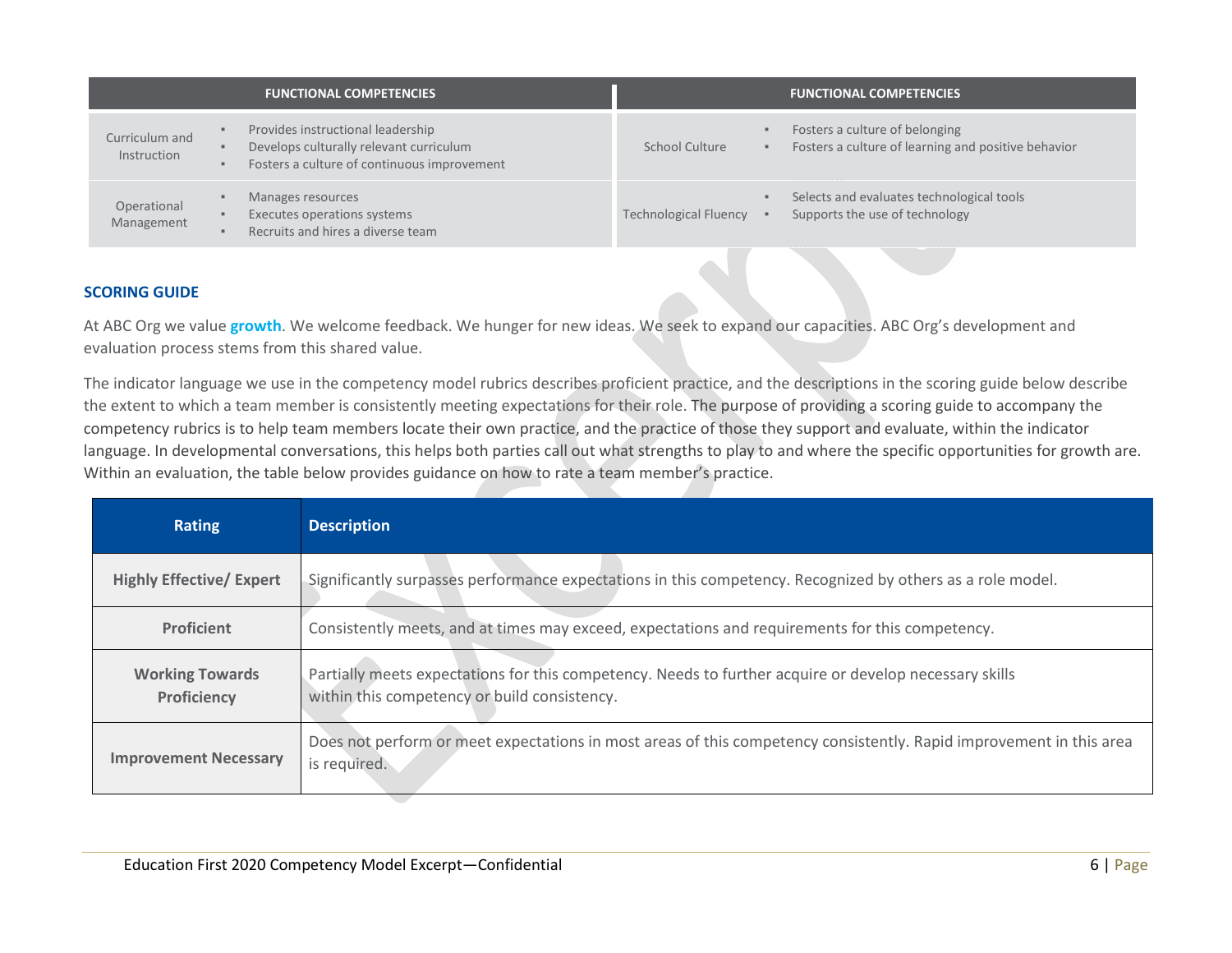#### **COMPETENCY MODEL EXCERPTS**

#### <span id="page-6-0"></span>**MISSION ALIGNMENT**

#### **MISSION ALIGNMENT**

*At the heart of the competency model is the description of ABC Org's mission and values. There is a consistent expectation across all school and network leadership roles for Mission Alignment, and therefore does not have indicator language specific to each job family.*

Embraces the importance of ABC Org being a diverse, equitable, inclusive and anti-racist organization and believes that staff members and our curricula must be windows and mirrors for our students, reflecting both our students' backgrounds as well as different life experiences

Embodies ABC Org's core values of integrity, curiosity, community, empowerment, growth, daring and excellence, and consistently contributes to activities and conversations that promote the mission and core values of the organization

Expects and supports others to uphold the organization's mission and values through words and actions and excites others about what's possible for students in partnership with families and communities

#### **RACIAL EQUITY MINDSET**

## **LEADING WITH RACIAL EQUITY**

*Creates and sustains an organization rooted in ABC Org's commitment to DEIA by partnering with students, families and team members to shape the environment and removing any barriers (e.g., bias, racism, deficit-based schooling, low-expectations) associated with race that prevent all students and team members from reaching their full potential*

| <b>INDICATOR</b>                                  | <b>INDIVIDUAL CONTRIBUTOR</b>                                                                                                                                                                                            | <b>MANAGER</b>                                                                                                                                                                                               | <b>SENIOR MANAGER</b>                                                                                                                                                                                            | <b>EXECUTIVE</b>                                                                                                                                                                                                    |
|---------------------------------------------------|--------------------------------------------------------------------------------------------------------------------------------------------------------------------------------------------------------------------------|--------------------------------------------------------------------------------------------------------------------------------------------------------------------------------------------------------------|------------------------------------------------------------------------------------------------------------------------------------------------------------------------------------------------------------------|---------------------------------------------------------------------------------------------------------------------------------------------------------------------------------------------------------------------|
| Identifies and removes<br><b>barriers to DEIA</b> | Identifies structural barriers<br>to DEIA and removes them<br>wherever possible, and<br>offers strategies to address<br>individual biases or<br>behaviors that prevent all<br>team members from<br>growing to their full | Identifies and removes<br>structural barriers to DEIA<br>wherever possible,<br>considers team member<br>suggestions and addresses<br>individual biases or<br>behaviors that prevent all<br>team members from | Identifies and removes<br>structural barriers to DEIA<br>wherever possible,<br>considers team member<br>suggestions and addresses<br>individual biases or<br>behaviors that prevent all<br>department and school | Identifies and removes<br>structural barriers to DEIA<br>wherever possible,<br>considers school and<br>network staff suggestions<br>and addresses individual<br>biases or behaviors that<br>prevent all schools and |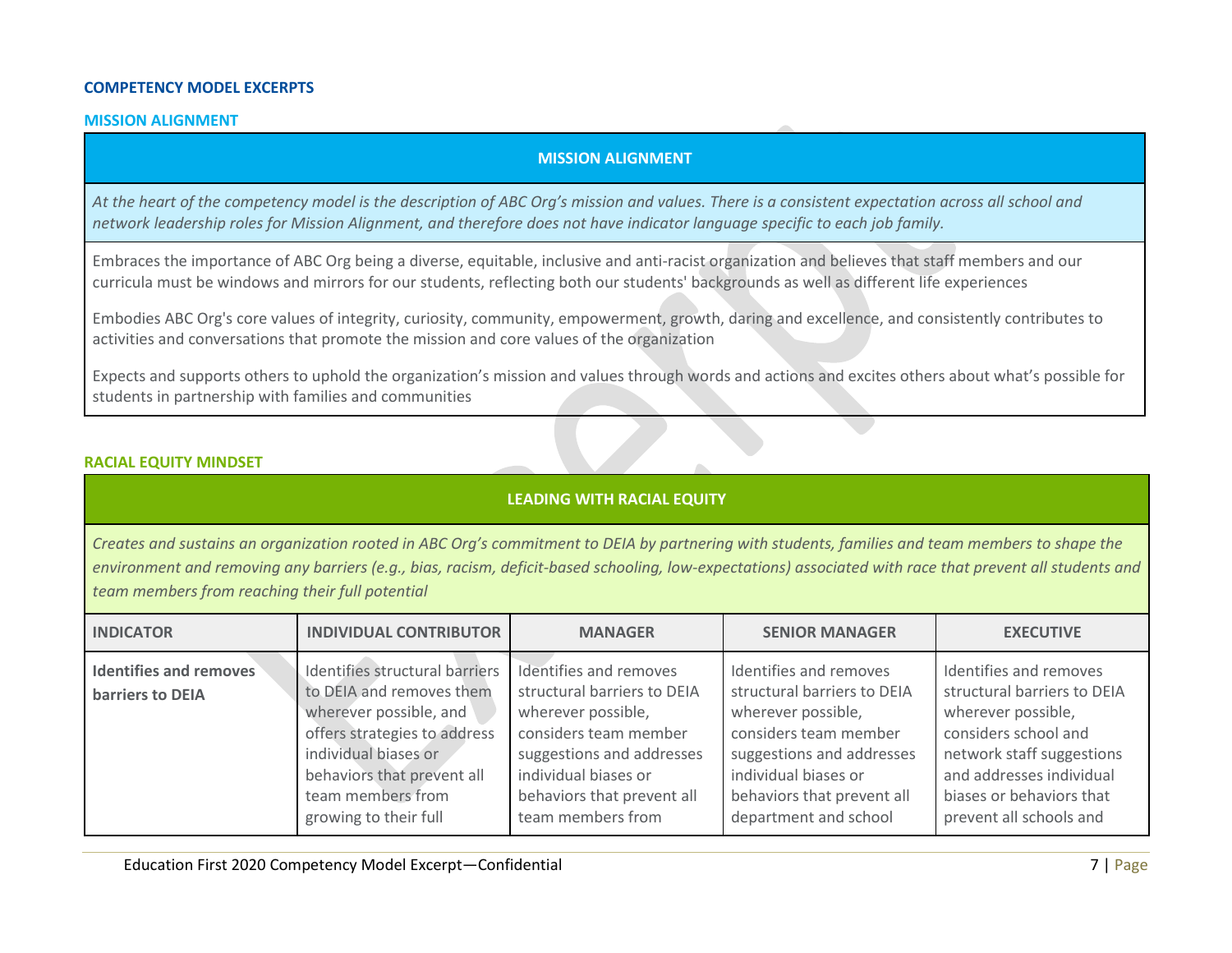|                             | potential                                                                                                                                                                                                                                                                                                        | growing to their full<br>potential                                                                                                                                                                                                                                                                                                                                                                                                                                                           | members from growing to<br>their full potential                                                                                                                                                                                                                                                                                                                                                                                                                                                                                                                                                    | network members from<br>growing to their full<br>potential                                                                                                                                                                                                                                                                                                                                                                                                                                                                                                                                          |
|-----------------------------|------------------------------------------------------------------------------------------------------------------------------------------------------------------------------------------------------------------------------------------------------------------------------------------------------------------|----------------------------------------------------------------------------------------------------------------------------------------------------------------------------------------------------------------------------------------------------------------------------------------------------------------------------------------------------------------------------------------------------------------------------------------------------------------------------------------------|----------------------------------------------------------------------------------------------------------------------------------------------------------------------------------------------------------------------------------------------------------------------------------------------------------------------------------------------------------------------------------------------------------------------------------------------------------------------------------------------------------------------------------------------------------------------------------------------------|-----------------------------------------------------------------------------------------------------------------------------------------------------------------------------------------------------------------------------------------------------------------------------------------------------------------------------------------------------------------------------------------------------------------------------------------------------------------------------------------------------------------------------------------------------------------------------------------------------|
| <b>Partners inclusively</b> | Designs and engages in an<br>inclusive approach by<br>partnering with team<br>members, students and<br>families with diverse<br>viewpoints<br>Ensures students, families<br>and staff members across<br>identity groups participate<br>in and are reflected in<br>conversations and decisions<br>that shape work | Designs and engages in an<br>inclusive approach by<br>regularly partnering with<br>school, student and family<br>stakeholders; considers<br>who is missing from "the<br>table," particularly the<br>diverse viewpoints of<br>students, families, team<br>members and community,<br>and takes action to include<br>them<br>Ensures students, families<br>and staff members across<br>identity groups participate<br>in and are reflected in<br>conversations and decisions<br>that shape work | Partners inclusively with<br>students, families, staff and<br>relevant stakeholders to<br>design and implement<br>policies, practices and<br>procedures that uplift their<br>voices; considers who is<br>missing from "the table,"<br>particularly the diverse<br>viewpoints of students,<br>families, team members<br>and community, and takes<br>action to include them<br>Ensures equitable processes<br>and policies and ensures<br>students, families and staff<br>members across identity<br>groups participate in and<br>are reflected in<br>conversations and decisions<br>that shape work | Partners inclusively with<br>students, families, staff and<br>relevant stakeholders to<br>design and implement<br>policies, practices and<br>procedures that uplift their<br>voices; considers who is<br>missing from "the table,"<br>particularly the diverse<br>viewpoints of students,<br>families, staff members and<br>community, and takes<br>action to include them<br>Ensures equitable processes<br>and policies and ensures<br>students, families and staff<br>members across identity<br>groups participate in and<br>are reflected in<br>conversations and decisions<br>that shape work |
| <b>Disrupts racism</b>      | Demonstrates awareness<br>and understanding of racial<br>equity, inequity, and racist<br>behaviors and practices<br>Recognizes racism and<br>engages in practices that<br>help to dismantle<br>institutional racism by<br>interrupting patterns and                                                              | Demonstrates awareness<br>and understanding of racial<br>equity, inequity, and racist<br>behaviors and practices<br>Recognizes racism and<br>establishes and maintains<br>an environment where<br>addressing and disrupting<br>institutional racism is the                                                                                                                                                                                                                                   | Demonstrates awareness<br>and understanding of racial<br>equity, inequity, and racist<br>behaviors and practices<br>Recognizes racism and<br>establishes and maintains<br>an environment where<br>addressing and disrupting<br>institutional racism is the                                                                                                                                                                                                                                                                                                                                         | Demonstrates awareness<br>and understanding of racial<br>equity, inequity, and racist<br>behaviors and practices<br>Recognizes racism and<br>establishes and maintains<br>an environment where<br>addressing and disrupting<br>institutional racism is the                                                                                                                                                                                                                                                                                                                                          |

Education First 2020 Competency Model Excerpt—Confidential 8 | Page 3 | Page 3 | Page 3 | Page 3 | Page 3 | Page 3 | Page 3 | Page 3 | Page 3 | Page 3 | Page 3 | Page 3 | Page 3 | Page 3 | Page 3 | Page 3 | Page 3 | Page 3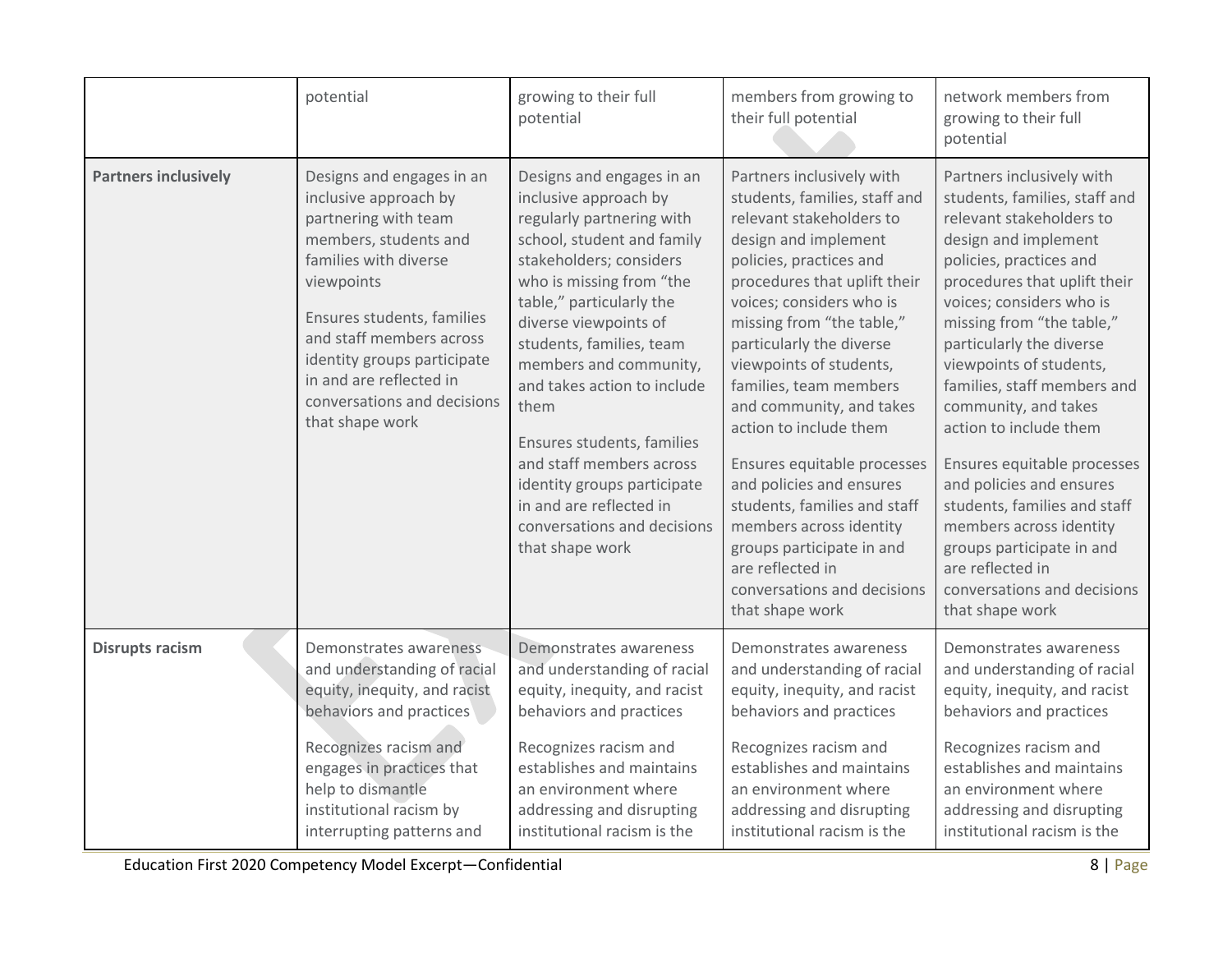| influencing others'<br>engagement and | norm | norm and supports all<br>teams to do the same | norm and supports all<br>teams to do the same |
|---------------------------------------|------|-----------------------------------------------|-----------------------------------------------|
| participation                         |      |                                               |                                               |

|  | <b>GROWTH MINDSET</b> |
|--|-----------------------|
|  |                       |

*Promotes an organizational culture that consistently focuses on examining everyday practice through a racial equity lens to improve individual, team and organization-wide processes and performance.*

| <b>INDICATOR</b>                       | <b>INDIVIDUAL CONTRIBUTOR</b>                                                                                                                                                                                                                                                                                                                                                        | <b>MANAGER</b>                                                                                                                                                                                                                                                                                                                                                           | <b>SENIOR MANAGER</b>                                                                                                                                                                                                                                                                                                                                                                      | <b>EXECUTIVE</b>                                                                                                                                                                                                                                                                                                                                                                                                                   |
|----------------------------------------|--------------------------------------------------------------------------------------------------------------------------------------------------------------------------------------------------------------------------------------------------------------------------------------------------------------------------------------------------------------------------------------|--------------------------------------------------------------------------------------------------------------------------------------------------------------------------------------------------------------------------------------------------------------------------------------------------------------------------------------------------------------------------|--------------------------------------------------------------------------------------------------------------------------------------------------------------------------------------------------------------------------------------------------------------------------------------------------------------------------------------------------------------------------------------------|------------------------------------------------------------------------------------------------------------------------------------------------------------------------------------------------------------------------------------------------------------------------------------------------------------------------------------------------------------------------------------------------------------------------------------|
| Reflects to develop self and<br>others | Models reflection on<br>strengths, growth areas and<br>outcomes to improve<br>individual and team work<br>Aligns individual or team<br>activities with systems that<br>support continuous<br>improvement with a focus<br>on DEIA and excellence<br>Believes in and is<br>committed to developing<br>others, including those from<br>different backgrounds and<br>with diverse styles | <b>Establishes or fosters</b><br>department culture that<br>supports reflection on<br>strengths, growth areas and<br>outcomes to improve<br>individual and team work<br>Aligns team activities with<br>systems that support<br>continuous improvement<br>with a focus on DEIA and<br>excellence<br>Works to improve skill<br>development and coaching<br>skills for team | Establishes and fosters a<br>schoolwide or departmental<br>culture that supports<br>reflection on strengths,<br>growth areas, outcomes<br>and continuous<br>improvement<br>Implements and supports<br>alignment to systems that<br>support continuous<br>improvement with a focus<br>on DEIA and excellence<br>Works to improve skill<br>development and coaching<br>skills for department | Establishes and fosters a<br>network wide culture that<br>supports reflection on<br>strengths, growth areas,<br>outcomes and continuous<br>improvement<br>Promotes an organizational<br>culture of continuous<br>improvement by ensuring<br>alignment between<br>processes and systems with<br>a focus on DEIA and<br>excellence<br>Works to improve skill<br>development and coaching<br>skills for network and<br>school leaders |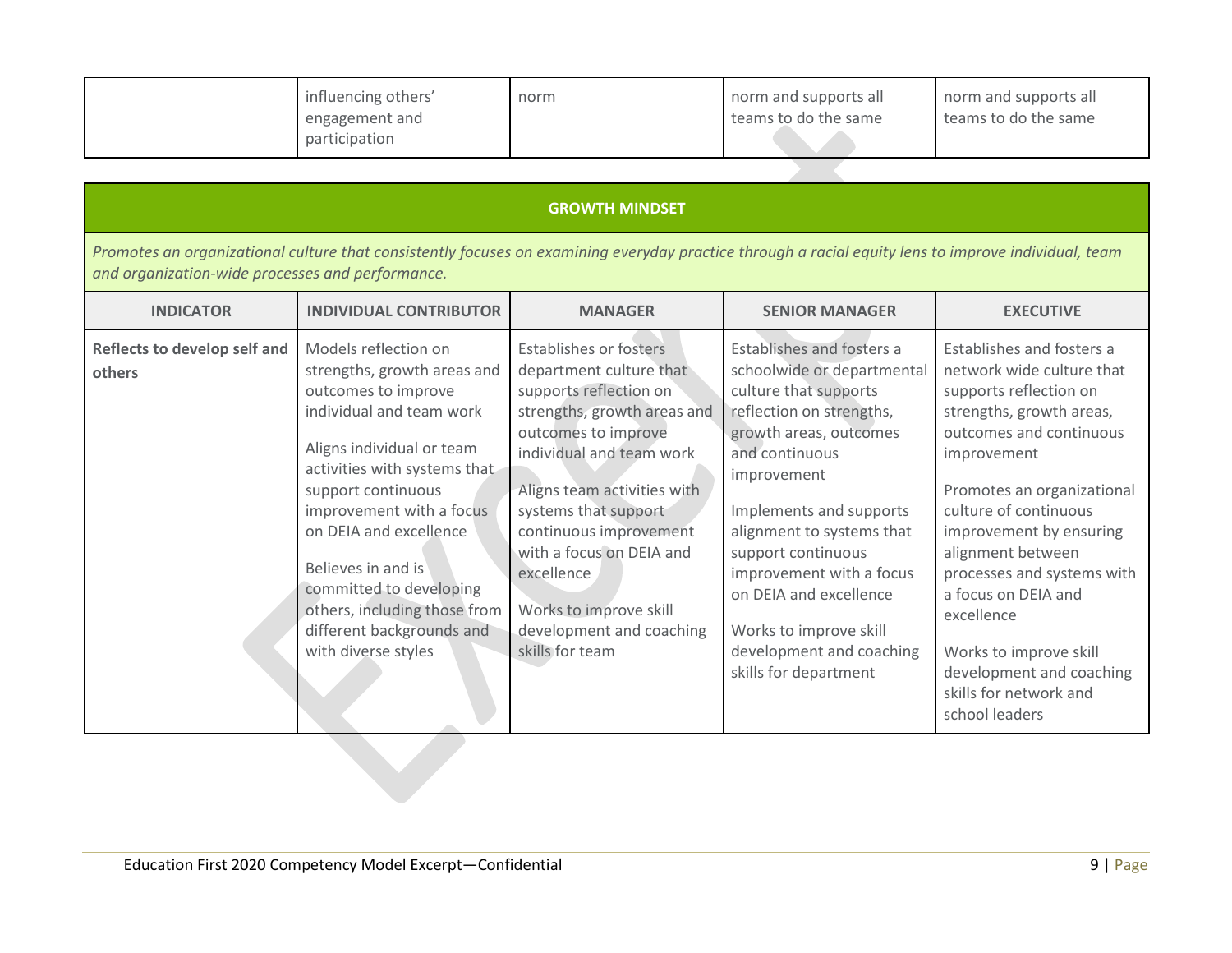| <b>Seeks and incorporates</b><br>Proactively seeks and<br>integrates feedback to<br>feedback<br>maximize results<br>Examines everyday work<br>through a DEIA lens and<br>aligns feedback and growth<br>to those ideals | Models growth orientation<br>and importance of feedback<br>to improve self and team by<br>seeking out and integrating<br>feedback to maximize<br>results<br>Examines everyday work<br>through a DEIA lens and<br>aligns feedback and growth<br>to those ideals | Models growth orientation<br>and importance of feedback<br>to improve self and school<br>or department by seeking<br>out and integrating<br>feedback to maximize<br>results<br>Examines everyday work<br>through a DEIA lens, aligns<br>feedback and growth to<br>those ideals and supports<br>others to do so | Models growth orientation<br>and importance of feedback<br>to improve self and network<br>by seeking out and<br>integrating feedback to<br>maximize results<br>Examines everyday work<br>through a DEIA lens, aligns<br>feedback and growth to<br>those ideals and supports<br>others to do so |
|------------------------------------------------------------------------------------------------------------------------------------------------------------------------------------------------------------------------|----------------------------------------------------------------------------------------------------------------------------------------------------------------------------------------------------------------------------------------------------------------|----------------------------------------------------------------------------------------------------------------------------------------------------------------------------------------------------------------------------------------------------------------------------------------------------------------|------------------------------------------------------------------------------------------------------------------------------------------------------------------------------------------------------------------------------------------------------------------------------------------------|
|------------------------------------------------------------------------------------------------------------------------------------------------------------------------------------------------------------------------|----------------------------------------------------------------------------------------------------------------------------------------------------------------------------------------------------------------------------------------------------------------|----------------------------------------------------------------------------------------------------------------------------------------------------------------------------------------------------------------------------------------------------------------------------------------------------------------|------------------------------------------------------------------------------------------------------------------------------------------------------------------------------------------------------------------------------------------------------------------------------------------------|

# **EFFECTIVE TEAMING**

| <b>BUILDING RELATIONSHIPS WITH EMPATHY</b> |                                                                                                                                                     |                                                                                                                                                           |                                                                                                                                                                                                                                                                |                                                                                                                                                                                                                                                               |  |
|--------------------------------------------|-----------------------------------------------------------------------------------------------------------------------------------------------------|-----------------------------------------------------------------------------------------------------------------------------------------------------------|----------------------------------------------------------------------------------------------------------------------------------------------------------------------------------------------------------------------------------------------------------------|---------------------------------------------------------------------------------------------------------------------------------------------------------------------------------------------------------------------------------------------------------------|--|
|                                            | Cultivates positive relationships and demonstrates deep care and belief in others, while acknowledging power dynamics that influence relationships. |                                                                                                                                                           |                                                                                                                                                                                                                                                                |                                                                                                                                                                                                                                                               |  |
| <b>INDICATOR</b>                           | <b>INDIVIDUAL CONTRIBUTOR</b>                                                                                                                       | <b>MANAGER</b>                                                                                                                                            | <b>SENIOR MANAGER</b>                                                                                                                                                                                                                                          | <b>EXECUTIVE</b>                                                                                                                                                                                                                                              |  |
| <b>Cultivates relationships</b>            | Develops, maintains and<br>strengthens relationships<br>with team members                                                                           | Develops, maintains and<br>strengthens relationships<br>with team members<br>Develops and maintains<br>relationships with key<br>teammates across ABC Org | Fosters and facilitates<br>positive relationships with<br>others to advance efforts<br>that support achievement<br>of all students<br>Develops and maintains<br>relationships with key<br>constituents and<br>stakeholders outside of the<br>school or network | Fosters and facilitates<br>positive relationships with<br>staff members, partners,<br>key constituents and<br>stakeholders across the<br>network, to advance efforts<br>that support achievement<br>of all students, and<br>supports others to do the<br>same |  |
| Understands team needs                     | Demonstrates deep<br>care/belief in people and                                                                                                      | Demonstrates deep<br>care/belief in people and                                                                                                            | Creates a culture of deep<br>care and belief in others                                                                                                                                                                                                         | Creates a culture of deep<br>care and belief in others                                                                                                                                                                                                        |  |

Education First 2020 Competency Model Excerpt—Confidential 10 and 10 and 10 and 10 and 10 and 10 and 10 and 10 and 10 and 10 and 10 and 10 and 10 and 10 and 10 and 10 and 10 and 10 and 10 and 10 and 10 and 10 and 10 and 10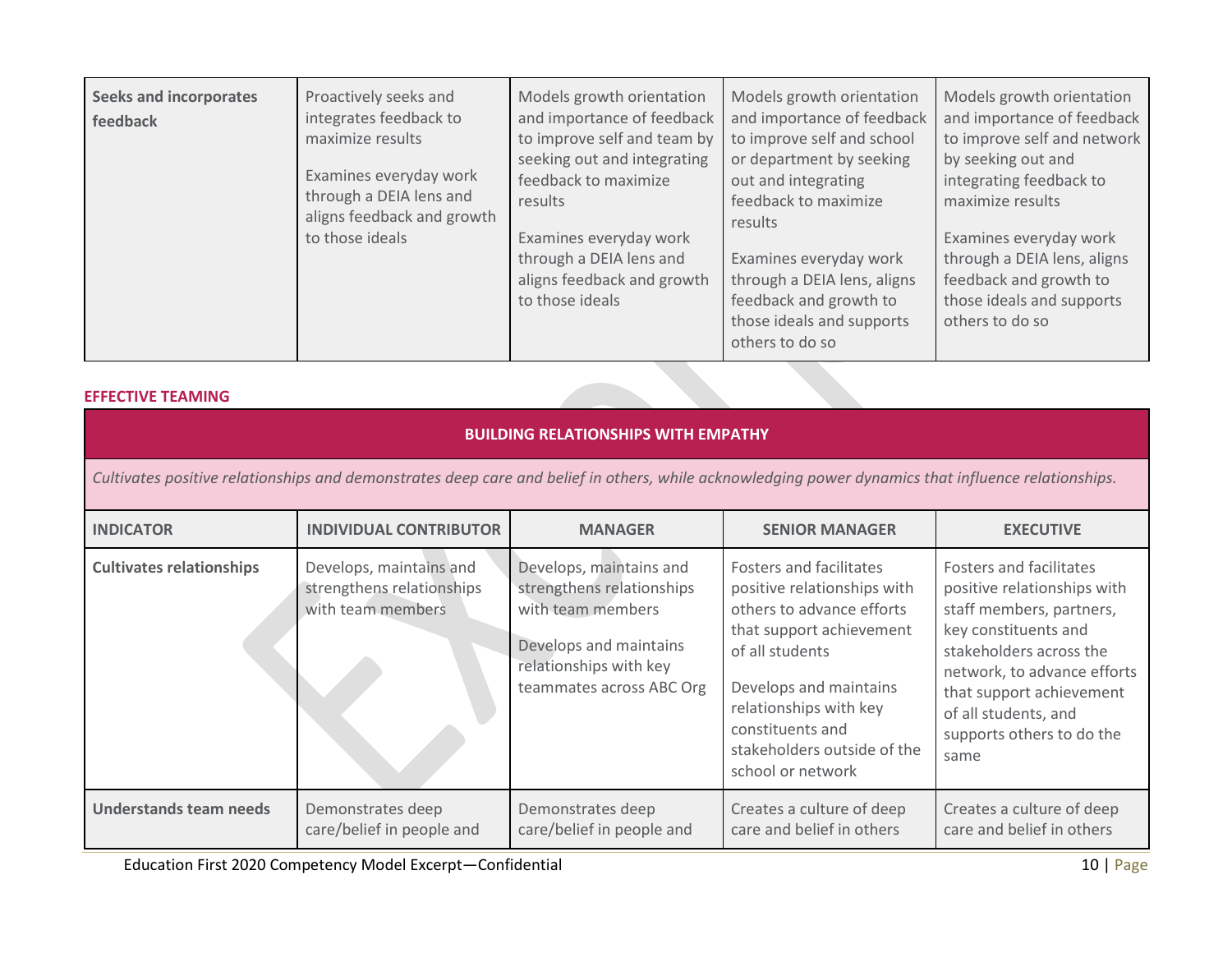|                                      | seeks to understand the<br>needs of the team and<br>individuals       | seeks to understand the<br>needs of the team or<br>department                                | and supports department or<br>team to understand the<br>needs of others                                                                                                                                        | and supports school and<br>network leaders to<br>understand the needs of<br>others<br>Models listening with<br>empathy and using the<br>needs of the team to inform<br>solutions                                                                                                                                                                                                   |
|--------------------------------------|-----------------------------------------------------------------------|----------------------------------------------------------------------------------------------|----------------------------------------------------------------------------------------------------------------------------------------------------------------------------------------------------------------|------------------------------------------------------------------------------------------------------------------------------------------------------------------------------------------------------------------------------------------------------------------------------------------------------------------------------------------------------------------------------------|
| <b>Understands power</b><br>dynamics | Understands power<br>dynamics and how they<br>influence relationships | Coaches others in<br>understanding power<br>dynamics and how they<br>influence relationships | Coaches others in<br>understanding power<br>dynamics and how they<br>influence relationships<br>Able to recognize and make<br>adjustments that<br>acknowledge power<br>dynamics and help others<br>do the same | Coaches others in<br>understanding power<br>dynamics and how they<br>influence relationships<br>Able to recognize and make<br>large-scale adjustments that<br>acknowledge and shift<br>power dynamics and<br>supports others to do the<br>same<br>Understands their own<br>impact on power dynamic<br>and adjusts behavior to<br>make interactions more<br>inclusive and equitable |

| <b>TEAM MINDSET</b>                                                                                                                  |                        |                |                       |                  |  |
|--------------------------------------------------------------------------------------------------------------------------------------|------------------------|----------------|-----------------------|------------------|--|
| Fosters a culture of effective collaboration through strong relationships, diverse perspectives and promoting the value of teamwork. |                        |                |                       |                  |  |
| <b>INDICATOR</b>                                                                                                                     | INDIVIDUAL CONTRIBUTOR | <b>MANAGER</b> | <b>SENIOR MANAGER</b> | <b>EXECUTIVE</b> |  |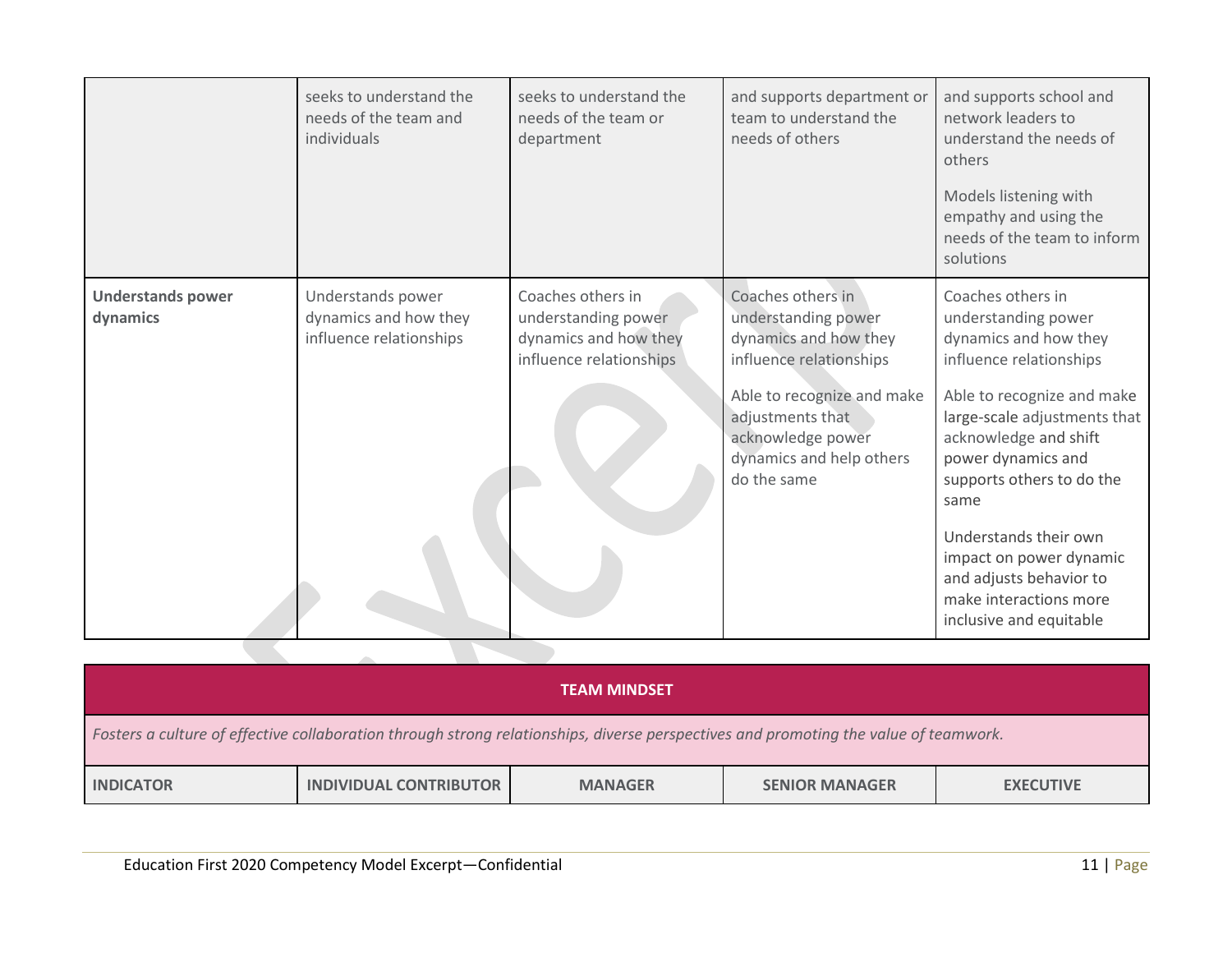| <b>Fosters collaborative</b><br>relationships | Collaborates with team<br>members to advance ABC<br>Org's mission and goals                                                      | Builds strong, supportive<br>relationships with<br>colleagues, families and<br>students<br>Fosters a culture of<br>effective collaboration<br>within and across teams to<br>advance ABC Org's mission<br>and goals | Builds strong, supportive<br>relationships with<br>colleagues, families and<br>students<br>Fosters a culture of<br>effective collaboration<br>within and across teams to<br>advance ABC Org's mission<br>and goals            | Builds strong, supportive<br>relationships with<br>colleagues, families and<br>students and supports<br>school and network leaders<br>to do the same<br>Fosters a culture of<br>effective collaboration<br>within and across teams to<br>advance ABC Org's mission<br>and goals                                                |
|-----------------------------------------------|----------------------------------------------------------------------------------------------------------------------------------|--------------------------------------------------------------------------------------------------------------------------------------------------------------------------------------------------------------------|-------------------------------------------------------------------------------------------------------------------------------------------------------------------------------------------------------------------------------|--------------------------------------------------------------------------------------------------------------------------------------------------------------------------------------------------------------------------------------------------------------------------------------------------------------------------------|
| <b>Values diverse perspectives</b>            | Seeks out and values the<br>perspectives of others from<br>all backgrounds and tenures<br>Shares learnings with team<br>members  | Seeks out and values the<br>perspectives of others from<br>all backgrounds and tenures<br>Promotes and facilitates<br>knowledge-sharing and<br>learning across the team                                            | Seeks out and values the<br>perspectives of others from<br>all backgrounds and tenures<br>and supports others to do<br>SO<br>Promotes and facilitates<br>knowledge-sharing and<br>learning across the school<br>or department | Makes clear that diverse<br>perspectives are valued and<br>valuable and demonstrates<br>so in word and action<br>Seeks out and values the<br>perspectives of others from<br>all backgrounds and tenures<br>and supports others to do<br>SO<br>Promotes and facilitates<br>knowledge-sharing and<br>learning across the network |
| <b>Embraces teamwork</b>                      | Elevates the team's success<br>above their own<br>Aligns one's actions to the<br>agreed-upon vision and<br>practices of the team | Elevates the team's success<br>above their own<br>Collaboratively establishes a<br>vision and team practices<br>for their school and<br>organization                                                               | Elevates the team's success<br>above their own<br>Collaboratively establishes<br>vision and team practices<br>and aligns resources to<br>support schoolwide,<br>departmental or<br>organizational alignment                   | Elevates the successes of<br>schools, teams and the<br>network above their own<br>Collaboratively establishes<br>vision and team practices<br>and aligns resources to<br>support organizational<br>alignment                                                                                                                   |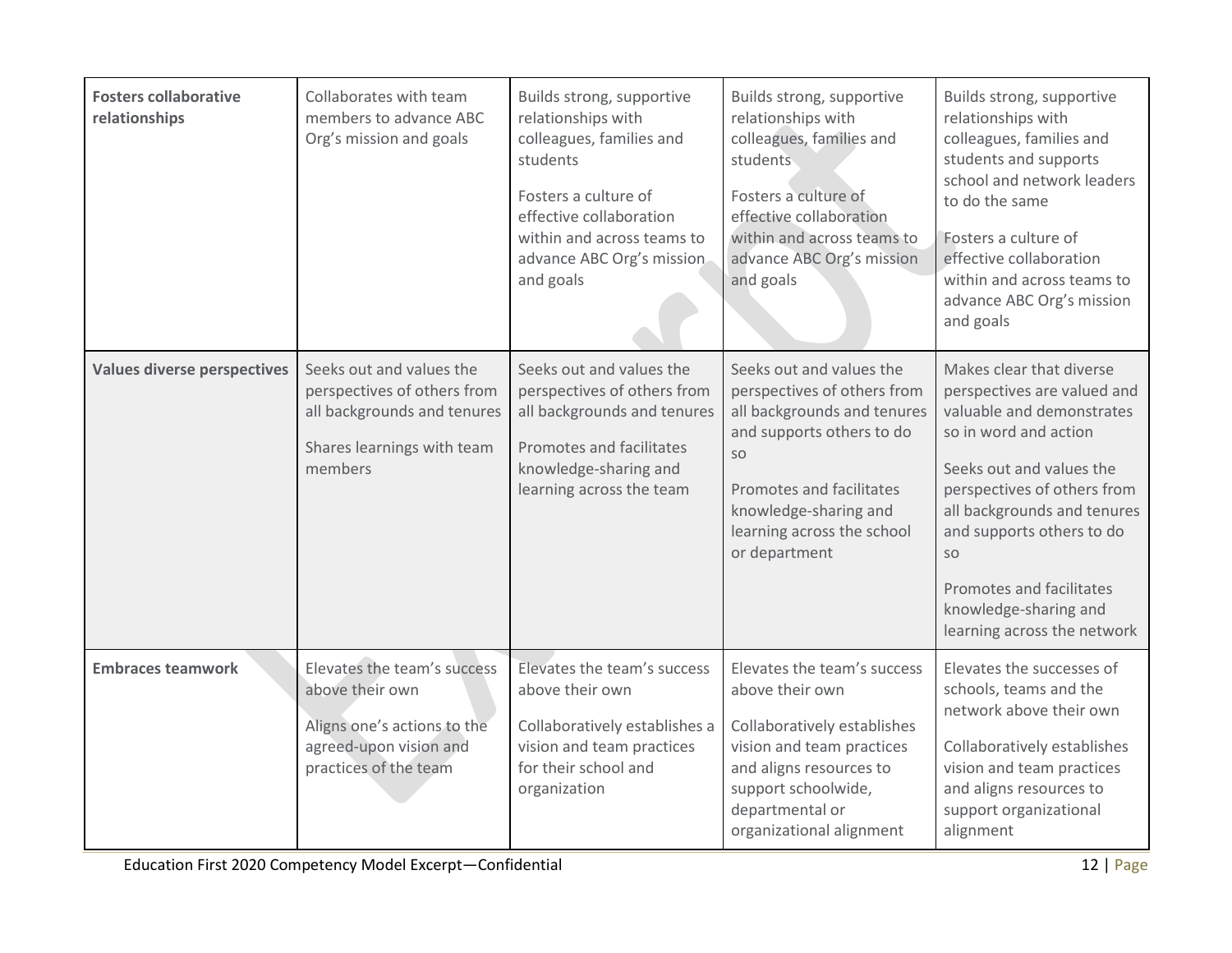# **STRATEGIC LEADERSHIP**

| ADAPTABILITY AND FLEXIBILITY' |
|-------------------------------|

*Resilient and open to change, encourages innovation, leads through ambiguity and works well with people of diverse backgrounds, experiences and perspectives.*

| <b>INDICATOR</b>                 | <b>INDIVIDUAL CONTRIBUTOR</b>                                                                                                                                                  | <b>MANAGER</b>                                                                                                                                                                                                                                        | <b>SENIOR MANAGER</b>                                                                                                                                                                                                                                                                                                                                                                                                              | <b>EXECUTIVE</b>                                                                                                                                                                                                                                                                                                                                                                                          |
|----------------------------------|--------------------------------------------------------------------------------------------------------------------------------------------------------------------------------|-------------------------------------------------------------------------------------------------------------------------------------------------------------------------------------------------------------------------------------------------------|------------------------------------------------------------------------------------------------------------------------------------------------------------------------------------------------------------------------------------------------------------------------------------------------------------------------------------------------------------------------------------------------------------------------------------|-----------------------------------------------------------------------------------------------------------------------------------------------------------------------------------------------------------------------------------------------------------------------------------------------------------------------------------------------------------------------------------------------------------|
| Adapts and responds to<br>change | Approaches work with a<br>forward-looking orientation<br>seeking solutions for the<br>future<br>Adapts and responds to<br>change by incorporating<br>new information and ideas | Creates and supports a<br>team that approaches<br>change with a forward-<br>looking, solution-seeking<br>orientation<br>Creates conditions for<br>teams to adapt and respond<br>flexibly to change and to<br>incorporate new<br>information and ideas | Creates and supports a<br>team or department that<br>approaches change with a<br>forward-looking, solution-<br>seeking orientation<br>Models resilience and<br>openness to change when<br>communicating about<br>change efforts to the school<br>or department<br>Develops school or<br>department culture that<br>supports individuals to<br>adapt and respond flexibly<br>to change and incorporate<br>new information and ideas | Creates and supports a<br>network leadership team<br>that approaches change<br>with a forward-looking,<br>solution-seeking orientation<br>Models resilience and<br>openness to change when<br>communicating about<br>change efforts to the<br>network<br>Develops network culture<br>that supports individuals to<br>adapt and respond flexibly<br>to change and incorporate<br>new information and ideas |
| <b>Innovates</b>                 | Explores and applies new<br>and innovative approaches<br>to directly and indirectly<br>ensure student success                                                                  | Encourages, explores and<br>applies new and innovative<br>approaches to directly and<br>indirectly ensure student<br><b>SUCCESS</b>                                                                                                                   | Models, encourages,<br>explores and applies new<br>and innovative approaches<br>to directly and indirectly<br>ensure student success<br>Provides opportunities and<br>support for team members                                                                                                                                                                                                                                     | Stays up to date with<br>innovations in the<br>education sector and other<br>sectors that can be<br>translated to the ABC Org<br>context<br>Models, encourages,                                                                                                                                                                                                                                           |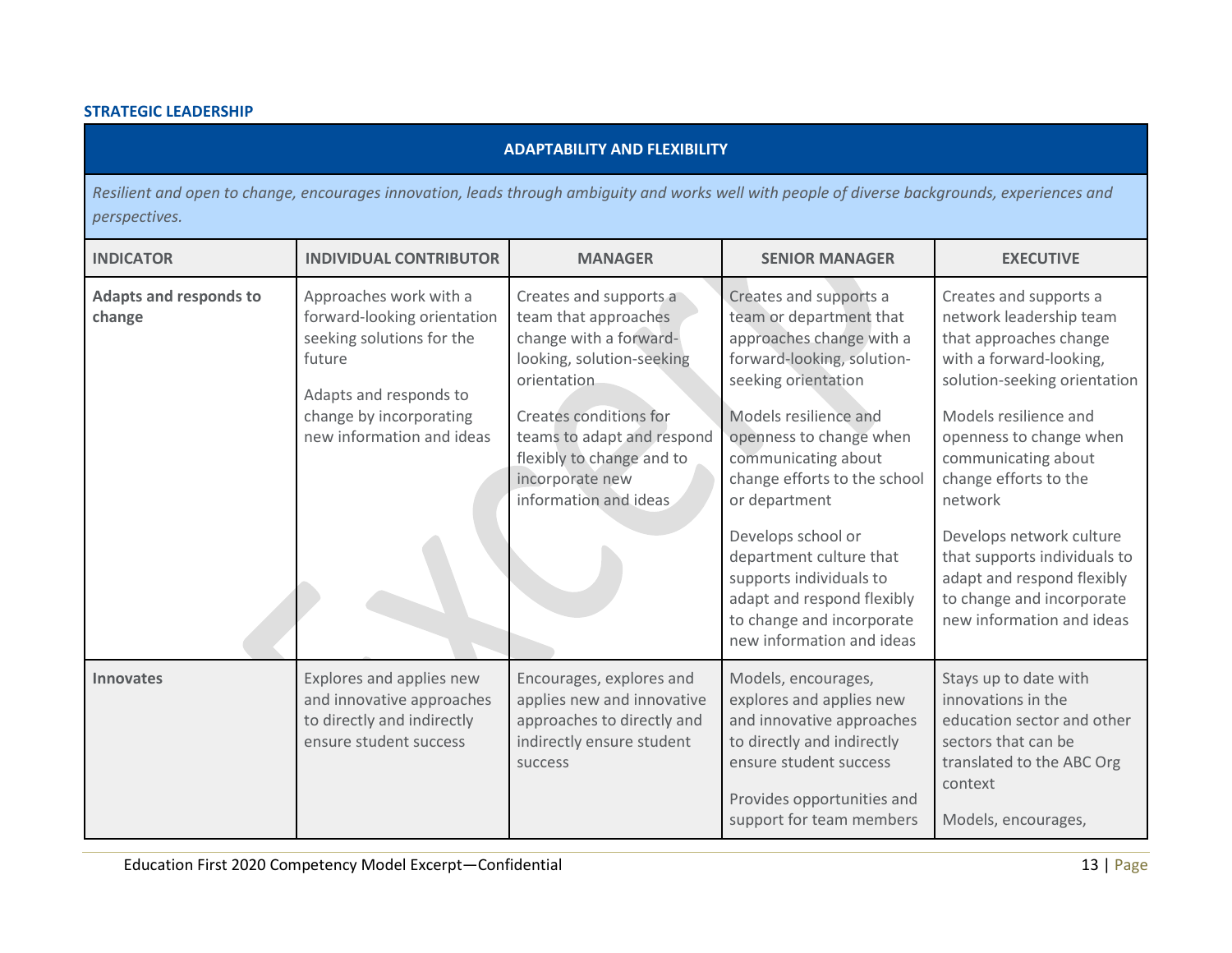|                                               |                                                                                                                                                      |                                                                                                                                                                                                                                                                | to apply new and innovative<br>approaches and strategies                                                                                                      | explores and applies new<br>and innovative approaches<br>to directly and indirectly<br>ensure student success<br>Provides opportunities and<br>support for team members<br>and schools to apply new<br>and innovative approaches<br>and strategies |
|-----------------------------------------------|------------------------------------------------------------------------------------------------------------------------------------------------------|----------------------------------------------------------------------------------------------------------------------------------------------------------------------------------------------------------------------------------------------------------------|---------------------------------------------------------------------------------------------------------------------------------------------------------------|----------------------------------------------------------------------------------------------------------------------------------------------------------------------------------------------------------------------------------------------------|
| Works effectively in a<br>variety of settings | Works effectively in a<br>variety of settings including<br>with individuals and groups<br>of diverse backgrounds,<br>perspectives and<br>experiences | Works effectively in a<br>variety of settings including<br>with individuals and groups<br>of diverse backgrounds,<br>perspectives and<br>experiences<br>Develops teams that work<br>effectively across diverse<br>backgrounds, perspectives<br>and experiences | Develops<br>school/organization culture<br>where individuals and<br>groups work effectively<br>across diverse backgrounds,<br>experiences and<br>perspectives | Develops network culture<br>where individuals and<br>groups work effectively<br>across diverse backgrounds,<br>experiences and<br>perspectives                                                                                                     |
| Leads through ambiguity                       | Works effectively through<br>ambiguity                                                                                                               | Seeks and provides clarity<br>to team in times of<br>ambiguity                                                                                                                                                                                                 | Proactively works to<br>provide clarity to school or<br>department in times of<br>ambiguity                                                                   | Proactively works to<br>provide clarity to network<br>in times of ambiguity                                                                                                                                                                        |

| <b>STRATEGIC AND SYSTEMS THINKING</b>                                                                                                                                                                                            |                               |                |                       |                  |  |
|----------------------------------------------------------------------------------------------------------------------------------------------------------------------------------------------------------------------------------|-------------------------------|----------------|-----------------------|------------------|--|
| Synthesizes data from multiple and diverse perspectives and considers organization-wide implications to inform and develop equitable, inclusive<br>strategies and solutions that positively impact ABC Org and its stakeholders. |                               |                |                       |                  |  |
| <b>INDICATOR</b>                                                                                                                                                                                                                 | <b>INDIVIDUAL CONTRIBUTOR</b> | <b>MANAGER</b> | <b>SENIOR MANAGER</b> | <b>EXECUTIVE</b> |  |
|                                                                                                                                                                                                                                  |                               |                |                       |                  |  |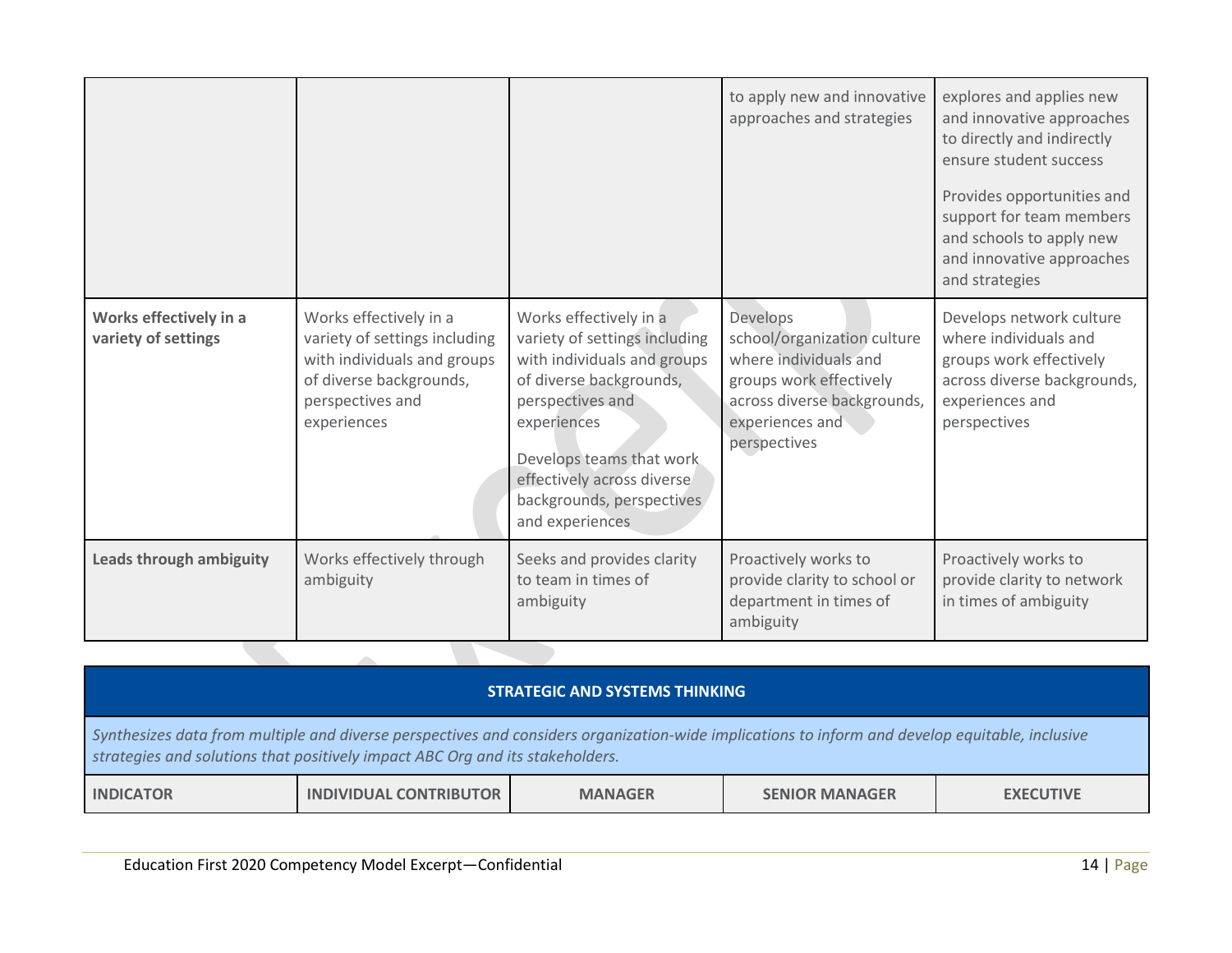| Identifies root causes of<br>challenges             | Uses qualitative and<br>quantitative data to identify<br>the challenges facing<br>colleagues, students and<br>families                                 | Supports team to use<br>qualitative and quantitative<br>data to identify the short-<br>and long-term challenges<br>facing team, students and<br>families<br>Surfaces insights from<br>multiple diverse sources to<br>understand root causes                                                                                               | Supports school or<br>department to use<br>qualitative and quantitative<br>data to identify the most<br>significant short- and long-<br>term challenges facing<br>school or department<br>Compares, contrasts and<br>draws insight from multiple<br>diverse sources to<br>understand root causes                                                                                               | Supports network to use<br>qualitative and quantitative<br>data to identify the most<br>significant short- and long-<br>term challenges facing<br>school or department<br>Compares, contrasts and<br>draws insight from multiple<br>diverse sources to<br>understand root causes and<br>supports teams to do the<br>same                                                                                                                        |
|-----------------------------------------------------|--------------------------------------------------------------------------------------------------------------------------------------------------------|-------------------------------------------------------------------------------------------------------------------------------------------------------------------------------------------------------------------------------------------------------------------------------------------------------------------------------------------|------------------------------------------------------------------------------------------------------------------------------------------------------------------------------------------------------------------------------------------------------------------------------------------------------------------------------------------------------------------------------------------------|-------------------------------------------------------------------------------------------------------------------------------------------------------------------------------------------------------------------------------------------------------------------------------------------------------------------------------------------------------------------------------------------------------------------------------------------------|
| Develops sustainable and<br>future-ready strategies | Engages colleagues and<br>consults multiple diverse<br>sources to identify best<br>practices and strategies to<br>address root causes of<br>challenges | Identifies cross-functional<br>implications of work and<br>engages appropriate people<br>and best practices to<br>determine innovative and<br>viable strategies to that<br>address root causes of<br>challenges<br>Thinks beyond the school /<br>department environment<br>and makes decisions in the<br>context of the bigger<br>picture | Shapes school or<br>department vision to better<br>meet long-term objectives<br>Supports team to<br>understand cross-functional<br>implications of work and to<br>identify and prioritize<br>innovative and viable<br>strategies that address root<br>causes of challenges<br>Thinks critically and<br>systematically about<br>external trends and<br>communicates implications<br>for ABC Org | Shapes organizational<br>vision, structure,<br>governance and operations<br>of ABC Org to better meet<br>long-term objectives<br>Supports team to<br>understand cross-functional<br>implications of work and to<br>identify and prioritize<br>innovative and viable<br>strategies that address root<br>causes of challenges<br>Thinks critically and<br>systematically about<br>external trends and<br>communicates implications<br>for ABC Org |